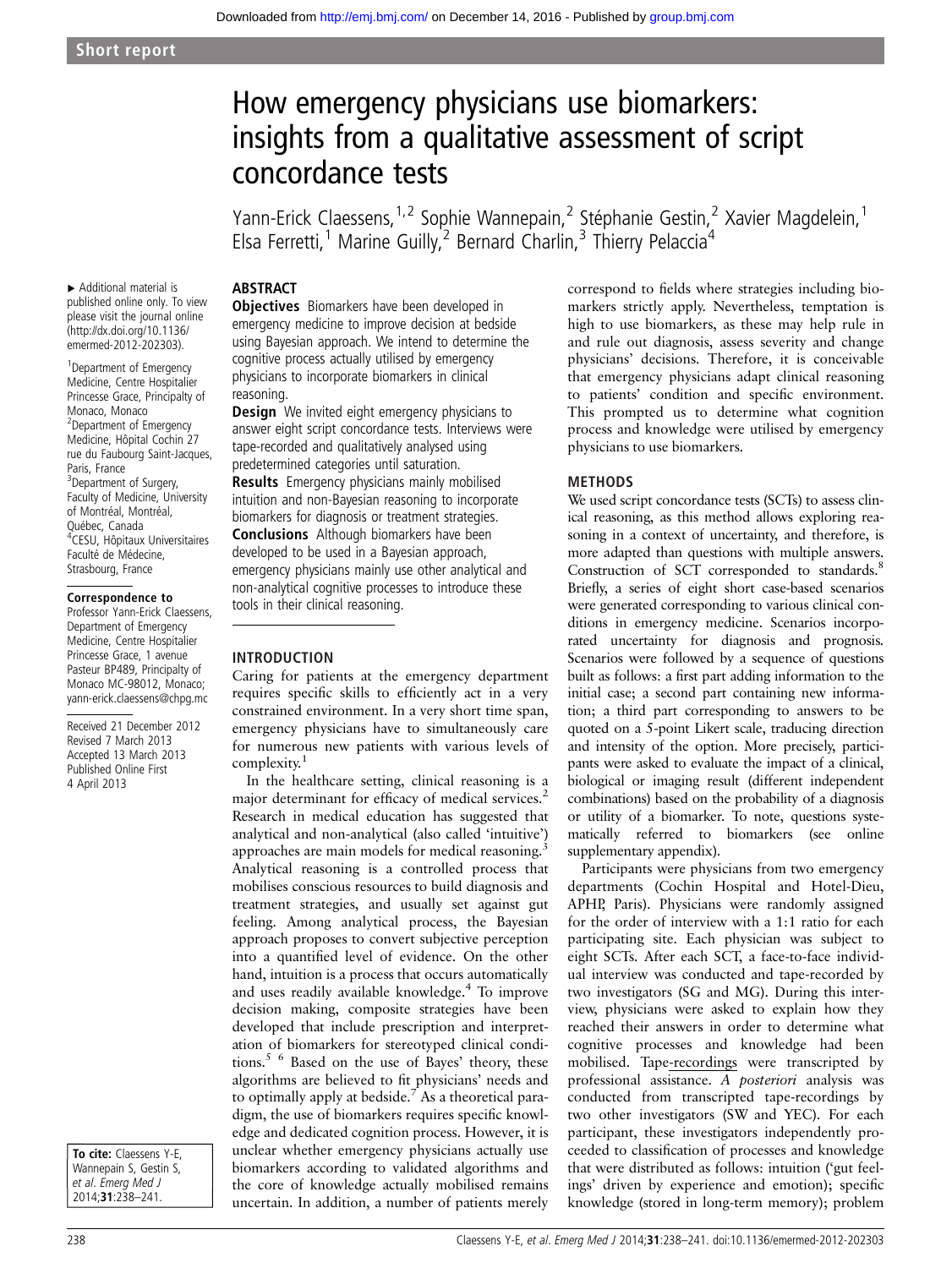| <b>Cognitive mechanism</b><br>(ref.)            | <b>Definition</b>                                                                                                                                                                                                                                                              | Quotations from verbatim (case, physician)                                                                                                                                                                                                                                                                                                                                                                                                                                               |
|-------------------------------------------------|--------------------------------------------------------------------------------------------------------------------------------------------------------------------------------------------------------------------------------------------------------------------------------|------------------------------------------------------------------------------------------------------------------------------------------------------------------------------------------------------------------------------------------------------------------------------------------------------------------------------------------------------------------------------------------------------------------------------------------------------------------------------------------|
| Intuition <sup>4</sup>                          | Reflex reaction; trigger and operating systems are below the<br>threshold of physician's consciousness; functioning relies on the use<br>of immediately accessible information and is based on recognition of<br>similar conditions previously met or pathognomonic conditions | 'I do not identify specific signs and symptoms in this case. This<br>suggests several diagnoses to me: aortic dissection, intra-abdominal<br>disorder, sciatic nerve pain, acute pyelonephritis. Yes, I believe it could<br>rather be an acute pyelonephritis. However, I acknowledge this is not<br>based on clinical experience, this is rather a subjective feeling.' (case<br>no. 1 physician no. 6)                                                                                 |
| Specific knowledge                              | Medical and scientific knowledge stored in long term memory; it is<br>organised to easily resolve clinical problems                                                                                                                                                            | 'I believe that I would not order a dosage of brain natriuretic peptide<br>as, in this 56-year-old female patient with suspected aortic dissection,<br>there is no evidence for congestive heart failure. I mean that this<br>biomarker is not indicated to make the diagnosis of aortic dissection.<br>Whatever the result, it has no value in this situation'. (case no. 1<br>physician no. 3)                                                                                         |
| Problem representation <sup>9</sup>             | Connecting information from the patient, the condition he/she<br>experienced, and physician's knowledge                                                                                                                                                                        | This 54-year-old man suffering of high blood pressure is referred to the<br>emergency department because of a 2 weeks dyspnoea with acute<br>worsening. SpO2 is 88% and respiratory rate 22/min, the patient<br>presents peripheral oedema.' (case no. 4, physician no. 7)                                                                                                                                                                                                               |
| Hypothetico-deductive<br>reasoning <sup>9</sup> | Process to control hypothesis—diagnosis, for instance—generated<br>by medical history, physical examination, results of imaging and<br>biological analyses, etc                                                                                                                | 'To summarise, ECG is abnormal, with diffuse underscored ST segment<br>and microvoltage; this does not argue for cardiac ischaemia, there are<br>more evidences acute pericarditis. Troponin levels may elevate in case<br>of pericarditis, but cardiac ultrasounds will help. However, obtaining a<br>blood sample to assess troponin level will help in the management of<br>this patient.' (case no. 3 physician no. 7)                                                               |
| Metacognition <sup>9</sup>                      | Consciousness by the physician of his/her own cognitive process                                                                                                                                                                                                                | 'In my opinion, it is difficult to reason upon NT-proBNP when you do<br>not have gender and glomerular filtration. Even more important is age<br>of the patient, I cannot use NT-proBNP without this information.'<br>(case no. 4 physician no. 1)                                                                                                                                                                                                                                       |
| Bayesian <sup>3</sup>                           | Rationalistic approach relying on probability of a diagnosis and<br>conditional probabilities that associate this diagnosis to clinical and<br>paraclinical evidences                                                                                                          | 'For this patient with suspected pulmonary embolism, my reasoning<br>relies on a decisional algorithm. If pre-test probability is high for this<br>patient, a dosage of D-dimers at 350 ng/ml would have no utility to<br>me, I would just ignore this result. If pre-test probability would have<br>been low or intermediate, D-dimers level would have a different<br>signification and diagnosis of venous thromboembolism would have<br>been excluded.' (case no. 2 physician no. 1) |

| Table 1 Definition of cognitive mechanisms and quotations from verbatim recorded during emergency physicians' interviews |  |  |  |  |
|--------------------------------------------------------------------------------------------------------------------------|--|--|--|--|
|                                                                                                                          |  |  |  |  |

representation (defining the shape and limits of the situation)<sup>9</sup>; hypothetico-deductive reasoning (unconscious link between a situation and patterns stored in the long-term memory); metacognition (reasoning upon own reasoning); Bayesian. Definition for each cognitive mechanism is shown in table 1. Codification rules were predetermined. Interobserver agreement was observed in more than 90%. Differences in interpretation were subject to discussion until consensus. We proceeded to the analysis of cognitive processes for each participant, for each SCT, and for biomarkers and cardiovascular disorders and infection. To illustrate results, quotations of verbatim recorded from emergency physicians' interviews are shown in table 1.

As this is usually practiced for qualitative studies, number of participants could not be calculated a priori and interviews were stopped when no new information was recorded (saturation effect).

#### RESULTS

Saturation was obtained after interviews of eight senior emergency physicians (four from each participating centre). They were four men and four women; median age was 34 years (range 31–58). Median interview duration was 46 min (range 40–90).

Characteristics of cognitive process and knowledge used to answer SCTs looked very alike among participants, whatever their experience in the field of emergency medicine. We observed that only one participant used different mechanisms to answer the questions raised about the cases.

Globally, a majority of SCTs were subjected to intuitive cognitive processes (table 2). We recorded that seven physicians analysed six to seven cases using intuition. A single physician (physician no. 6, quoted in table 1) used this process in half the cases.

Besides intuitive mechanisms, answers to SCTs mainly relied on physicians' specific knowledge. Almost each case was resolved by each physician based upon current medical and scientific knowledge. As an example, we quote an answer given by participant no. 3 to SCT no. 1 in table 1.

It appeared that use of problem representation was heterogeneous among participants. This process was used in one to four cases by half of the physicians. On the other hand, participant no. 7 utilised problem representation to analyse each SCT (table 1).

Participants infrequently utilised processes based upon organisation into a hierarchy, like hypothetico-deductive reasoning. We observed that five physicians used these processes to analyse 1–4 SCTs.

Metacognition, a process that makes physician think about their own reasoning, was often recognised in our series. It was observed in almost all the SCTs for five physicians. Conversely, physician no. 5 utilised this mechanism in only two out of eight cases.

As our interest focused on biomarkers' use by emergency physicians, we particularly depicted whether Bayesian reasoning contributed to cognitive mechanisms to answer SCTs. We observed that physicians seldom used Bayesian approach to utilise biomarkers. We recorded that five physicians used this cognitive mechanism for none, one or two cases.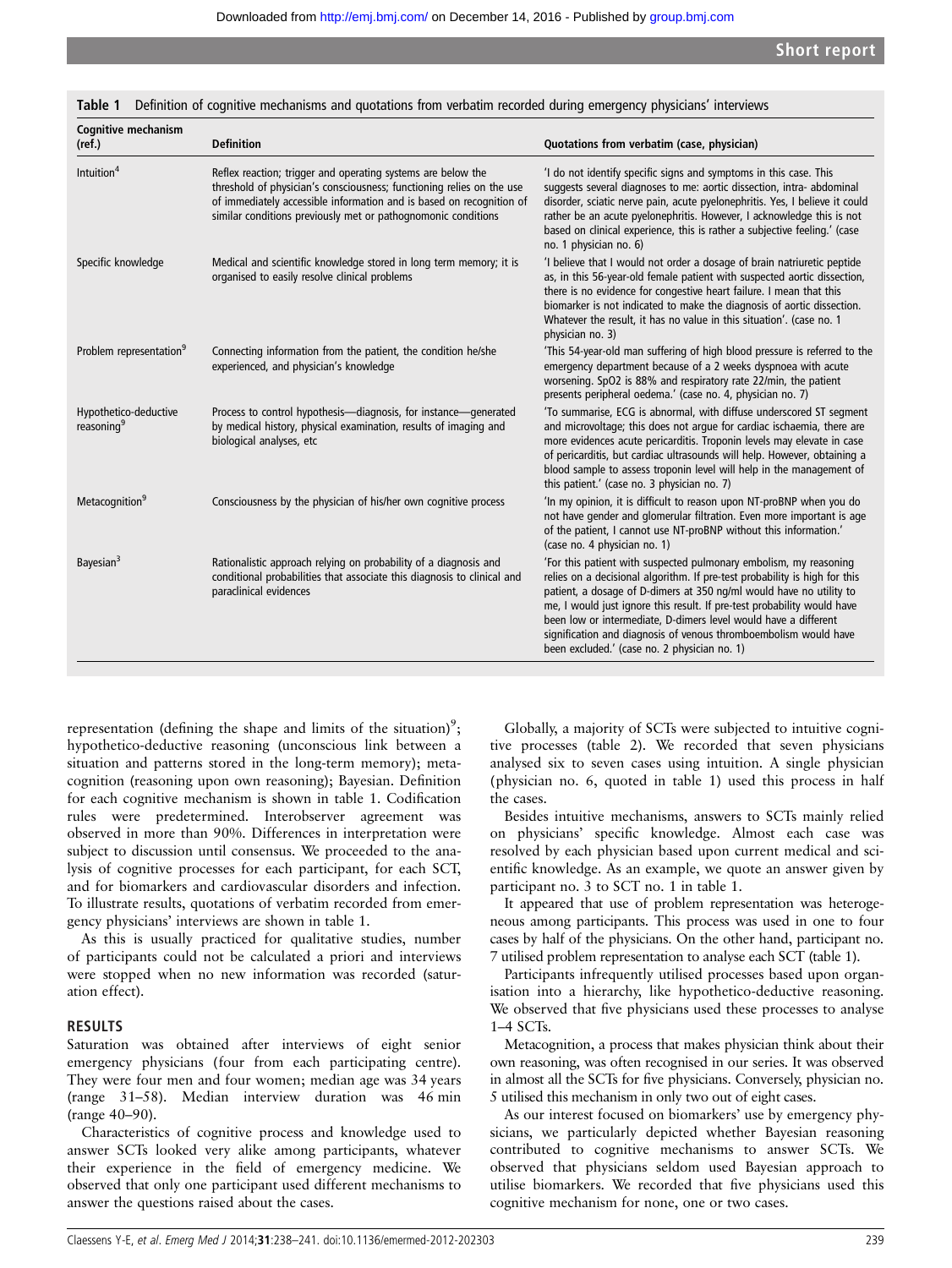Short report

| Physician no. | <b>Intuition</b> | Specific knowledge | <b>Problem representation</b> | Organisation of information | <b>Metacognition</b> | <b>Bayesian</b> |
|---------------|------------------|--------------------|-------------------------------|-----------------------------|----------------------|-----------------|
|               |                  |                    |                               |                             |                      |                 |
|               |                  |                    |                               |                             |                      |                 |
|               |                  |                    |                               |                             |                      |                 |
|               |                  |                    |                               |                             |                      |                 |
|               |                  |                    |                               |                             |                      |                 |
|               |                  |                    |                               |                             |                      |                 |
|               |                  |                    |                               |                             |                      |                 |
|               |                  |                    |                               |                             |                      |                 |

Results correspond to number of times each emergency physician utilised the different cognitive process to answer script concordance tests. These results were obtained by consensus between two independent observers.

Results are expressed as the use of each cognitive mechanism at least once in each concordance script test.

Interestingly, analysis by SCTs showed similar results (table 3). To note, most of our cases mixed cardiovascular and infectious disorders, as well as clinical and biochemical data. Case no. 3 specifically addressed cardiovascular disorders and case no. 7 addressed infectious disorders (see online [supplementary](http://emj.bmj.com/lookup/suppl/doi:10.1136/emermed-2012-202303/-/DC1) [appendix](http://emj.bmj.com/lookup/suppl/doi:10.1136/emermed-2012-202303/-/DC1)). Even in these cases, specific knowledge and intuition were mostly used, while a single physician utilised Bayesian approach in case no. 3.

#### **DISCUSSION**

Here we report that emergency physicians mobilise intuition and specific knowledge for the use of biomarkers. Therefore intuitive process is privileged in this context.

Translating evidence into clinical practice is subject to barriers including difficulties to use knowledge at bedside.<sup>10</sup> It has long been established that high-quality studies were insufficient to convert evidence into practice. To become operational, procedures have to get through real-life experience. In daily practice, physicians test concepts in actual conditions of medical exercise. However, it is usually observed that practices at bedside do not strictly rely on scientifically established knowledge. It rather depends on a multistep analysis that begins by perception of information and intuition, collection of new data to propose hypotheses. Then physicians elaborate a final diagnosis and plan specific measures.<sup>11–13</sup> Physicians' judgement is more influenced by changes and progression than initial medical history.<sup>14</sup> Moreover, physicians' mindset is subject to plasticity and flexibility in case of uncertainty. These findings reported from other settings than emergency medicine were observed in our study. In addition, experienced physicians more often use intuition than

their younger counterparts that are more likely to use hypothetico-deductive reasoning. This observation was confirmed in our panel of senior emergency physicians. In fact, the use of biomarkers should not solely rest upon intuition but should also be guided by algorithms to improve level of care.<sup>15</sup> <sup>16</sup> Several impact studies have developed strategies based on a Bayesian approach to improve the use of biomarkers in the setting of emergency medicine. Unfortunately, even when algorithms are supported by high levels of evidence, their application at bedside remains sparse.<sup>17</sup> Whereas number and quality of decisional algorithms constantly increase, they remain poorly used in daily practice. More precisely, experts constantly favour other cognitive process and have preference for intuition.

Intuition is developed upon previous experiences, observation of patients' outcome and feedback. Actually, emergency physicians may obtain information about patients later, partially and sometimes no information is provided. Therefore, emergency physicians have fewer opportunities to properly develop the intuitive pathway. In this specific environment, using algorithms may add value as physicians can immediately integrate information available at bedside in a modelised decision-making process.<sup>18</sup>

Several impact studies have developed strategies based on a Bayesian approach to improve the use of biomarkers in the setting of emergency medicine. This process is consistent with decision-making process in medicine in a 'respectable, orthodox' and 'rational' approach.<sup>19</sup> Unfortunately, even when algorithms are supported by high levels of evidence, their application at bedside remains sparse.<sup>17</sup> Whereas number and quality of decisional algorithms constantly increase, their use remains poor in daily practice. More precisely, experts constantly favour other

| Table 3 Cognitive mechanisms utilised for each concordance script tests to be analysed by physicians |                  |                    |                        |                             |                      |                 |
|------------------------------------------------------------------------------------------------------|------------------|--------------------|------------------------|-----------------------------|----------------------|-----------------|
| SCT no.                                                                                              | <b>Intuition</b> | Specific knowledge | Problem representation | Organisation of information | <b>Metacognition</b> | <b>Bayesian</b> |
|                                                                                                      |                  |                    |                        |                             |                      |                 |
|                                                                                                      |                  |                    |                        |                             |                      |                 |
|                                                                                                      |                  |                    |                        |                             |                      |                 |
|                                                                                                      |                  |                    |                        |                             |                      |                 |
|                                                                                                      |                  |                    |                        |                             |                      |                 |
|                                                                                                      |                  |                    |                        |                             |                      |                 |
|                                                                                                      |                  |                    |                        |                             |                      |                 |
|                                                                                                      |                  |                    |                        |                             |                      |                 |

Results are expressed as the use of each cognitive mechanism at least once in each concordance script test.

Results correspond to number of times each cognitive process was used to answer each script concordance tests. These results were obtained by consensus between two independent observers.

SCT, script concordance test.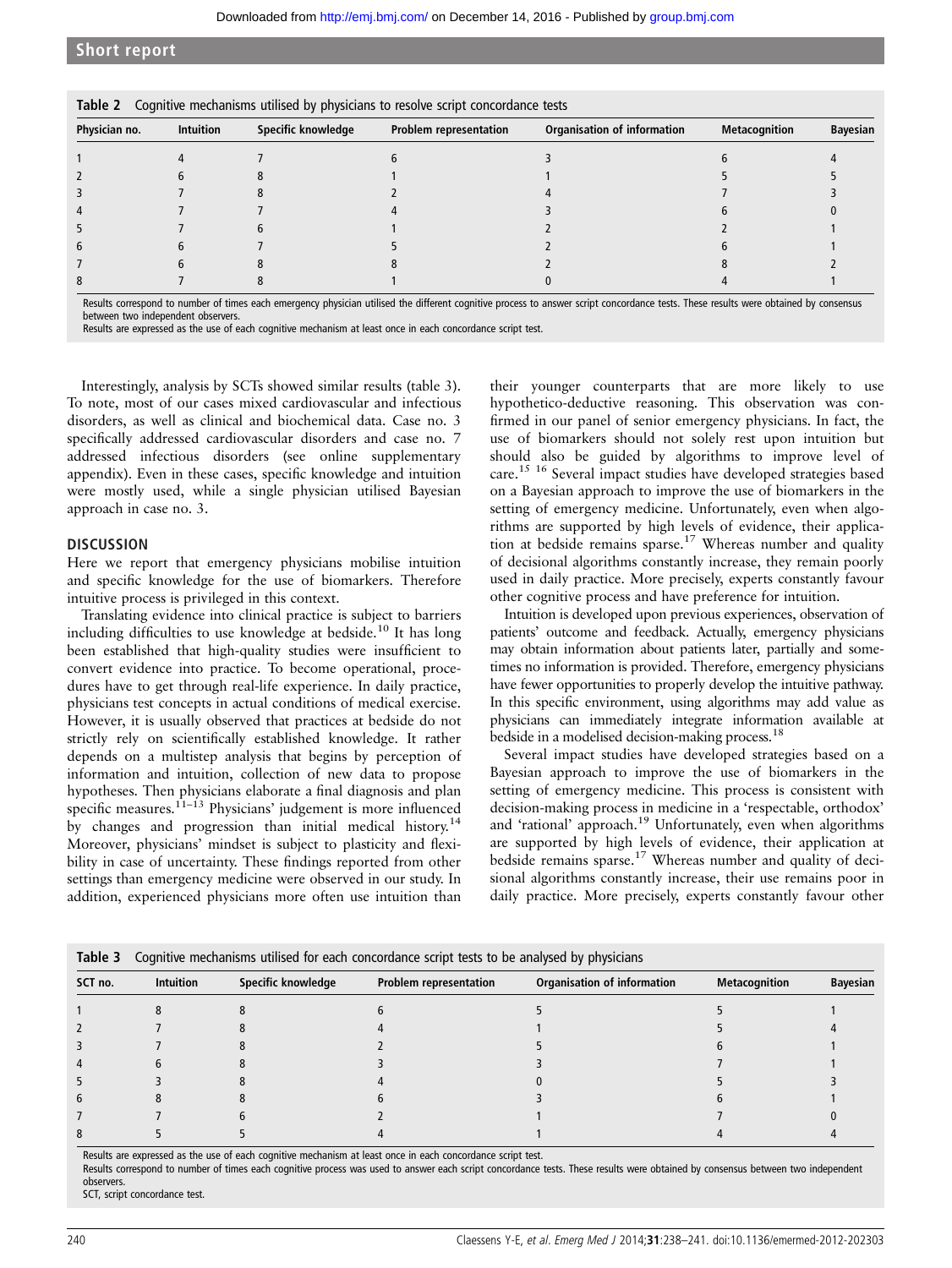cognitive process and have preference for intuition. This is consistent with recent development from cognitive psychology. More specifically, it refers to dual processes of thinking, suggesting that intuition is the more frequent reasoning process.<sup>19</sup> Hereby, senior physicians would take faster and better decisions using intuitive model of reasoning<sup>19</sup> whereas their use of Bayesian approach is infrequent.<sup>20</sup>

#### LIMITATIONS

Using SCT to draw conclusions about the use of biomarkers may appear artificial, especially in the setting of emergency medicine. Physicians who answered the test had only one case to treat at a time, which significantly differs from real life. In addition, environmental constraints to emergency physicians include organisational parameters and predominantly permanent threat to obtain hospital beds to admit patients. This may alter emergency physicians' prescription of biomarkers to supposedly straighten initial evaluation. By essence, the use of qualitative methodology does not allow and does not aim to draw generalisable conclusions. However, we believe that our results could be transposed in other settings. We chose to diversify participants' characteristics in terms of demographics, professional setting and practices. Cases submitted to physicians also presented a large variety of emergent clinical conditions. Another interesting limitation refers to clinical research. It is obvious that Bayesian approach cannot be strictly applied when procedure to use biomarkers have not been strictly developed this way. For instance, pretest value may be sometimes intuitive. However, we merely observed that Bayes' theory was used even when very precise algorithms existed. Finally, some answers of the interviews may correspond to a posteriori constructions of the problem representation whereas this specific point is difficult to determine.

#### **CONCLUSION**

In 1909, Sir Stephen Paget stated in his 'Confessio medici' that 'practice is science touched with emotion'.<sup>21</sup> In spite of one century of scientific progress, this axiom remains valid. As an example, we demonstrated that the use of biomarkers in emergency medicine rather depends on intuition and specific knowledge than Bayesian analysis. In an environment that favours intuitive reasoning, comparing results from practices to algorithms and guidelines could be relevant. Conversely, building algorithms and developing guidelines in emergency medicine should take into account the burden of intuition and its clinical results to increase the emergency physicians' agreement to use these tools. These observations interrogate whether we should accept that complementary approaches are possible for emergency physicians to use biomarkers. However, this should prompt teachers as well as scientific and professional communities to promote a better use of biomarkers by improving and sustaining analytical approach of clinical problems as a complement to the intuitive approach.

Contributors YEC and TP designed the study, recorded TCS and analysed data and produced the manuscript. MG and SG contributed to production of TCS. SW conducted interviews, recorded answers to TCS, and participated to analysis of the data. BC, XM and EF contributed to critical revision of the manuscript.

#### Competing interests None.

Provenance and peer review Not commissioned; internally peer reviewed.

Data sharing statement We added TCS as an appendix available online for information to readers.

#### **REFERENCES**

- 1 Denny CJ, Steinhart BD, Yu R. Improving physician flow and efficiency in the emergency department. CJEM 2003;5:271-4.
- 2 Kassirer JP. Diagnostic reasoning. Ann Intern Med 1989;11:893–9.
- 3 Eva KW. What every teacher needs to know about clinical reasoning. Med Educ 2005;39:753.
- 4 Pelaccia T, Tardif J, Triby E, et al. An analysis of clinical reasoning through a recent and comprehensive approach: the dual process theory. Med Educ Online 2011; doi[:10.3402/meo.v16i0.5890](http://dx.doi.org/10.3402/meo.v16i0.5890).
- Hamm C, Goldmann B, Heeschen C, et al. Emergency room triage of patients with acute chest pain by means of rapid testing for troponin T or troponin I. N Engl J Med 1997;337:1648–53.
- Wells PS, Anderson DR, Rodger M, et al. Excluding pulmonary embolism at the bedside without diagnostic imaging: management of patients with suspected pulmonary embolism presenting to the emergency department by using a simple clinical model and D-dimers. Ann Intern Med 2001;135:98–107.
- Rodger MA, Bredeson CN, Jones G, et al. The bedside investigation of pulmonary embolism diagnosis study; a double-blind randomized controlled trial comparing combinations of 3 bedside tests vs ventilation-perfusion scan for the initial investigation of suspected pulmonary embolism. JAMA 2006;166:181–7.
- 8 Fournier JP, Demeester A, Charlin B. Script concordance tests: guidelines for construction. BMC Med Inform Decision Making 2008;8:18.
- Gruppen LD, Frohna AZ. Clinical reasoning. In: Norman GR, Van der Vleutenet CPM, Newble DIeds. International handbook of research in medical education. Dorecht, Great Britain: Kluwer Academic Publisher, 2002:205–30.
- 10 Lenfant C. Shattuck lecture: clinical research to clinical practice—lost in translation? N Engl J Med 2003;349:868–74.
- 11 Audétat MC, Laurin S. Supervision of clinical reasoning: methods and a tool to support and promote clinical reasoning. Can Fam Physician 2010;56:e127-9, 294–6.
- 12 Audétat MC, Dory V, Nendaz M, et al. What is so difficult about managing clinical reasoning difficulties? Med Educ 2012;46:216–27.
- Charlin B, Lubarsky S, Millette B, et al. Clinical reasoning processes: unrevealing complexity through graphical representation. Med Educ 2012;46:454–63.
- 14 Bes B, Sloman S, Lucas CG, et al. Non-Bayesian Inference: Causal Structure Trumps Correlation. Cogn Sci 2012;36:1178–203.
- 15 Gaddis GM, Greenwald P, Huckson S. Toward improved implementation of evidence-based clinical algorithms: clinical practice guidelines, clinical decision rules, and clinical pathways. Acad Emerg Med 2007;14:1015–22.
- 16 Sandhu H, Carpenter C, Freeman K, et al. Clinical decision making: opening the black box of cognitive reasoning. Ann Emerg Med 2006;48:713–19.
- 17 Grimshaw J, Russell I. Achieving health gain through clinical guidelines. II: ensuring guidelines change medical practice. Qual Health Care 1994;3:45-51.
- 18 Kahneman D, Klein G. Conditions for intuitive expertise: a failure to disagree. Am Psychol 2009;64:515–26.
- 19 Croskerry P. Perspectives on diagnostic failure and patient safety. Healthc Q 2012;15:50–6.
- 20 Croskerry P. Achieving quality in clinical decision making: cognitive strategies and Detection of Bias. Acad Emerg Med 2002;9:1184–204.
- 21 Paget S. Confessio medici. Macmillan Ed, London, 1908:6.